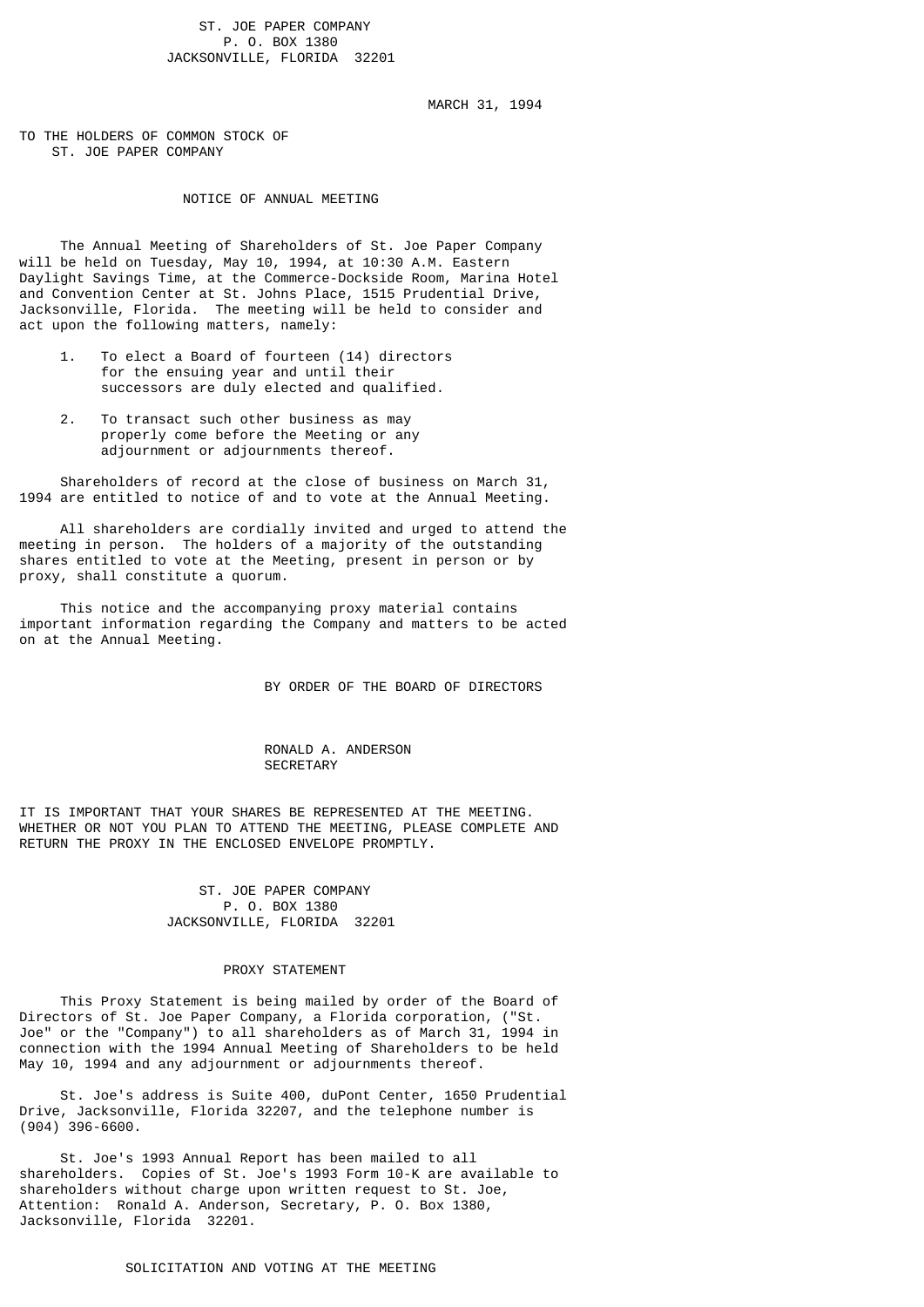The enclosed proxy is being solicited by the Company for use in connection with the Annual Meeting of St. Joe shareholders to be held May 10, 1994.

 The expenses of printing and mailing the Proxy Statement will be borne by St. Joe.

 The securities entitled to be voted at the meeting are the issued and outstanding shares of common stock of St. Joe. Only shareholders of record at the close of business on March 31, 1994 will be entitled to vote at the meeting. As of March 31, 1994 there were 30,498,650 issued and outstanding shares of common stock, no par value. Each share is entitled to one vote at the meeting. Cumulative voting is not authorized.

 A proxy may be revoked by a shareholder at any time prior to its being voted by written notice to the Secretary of St. Joe or by attendance and voting in person at the Annual Meeting. If a proxy is properly signed and is not revoked by the shareholder, the shares it represents will be voted at the meeting in accordance with the instructions of the shareholder.

 Proxies will be voted as directed. If no direction is made, it will be voted in favor of the election of the nominees as directors.

 A quorum at the Annual Meeting consists of a majority of the common stock represented in person or by proxy. The vote of a majority of such quorum is required to decide any question that may come before the meeting.

## ELECTION OF DIRECTORS

 St. Joe's By-laws provide that the shareholders shall annually fix the number of directors to serve, which number shall be not less than nine (9) nor more than fifteen (15). Between Annual Meetings, the Board may fill such vacancies as they occur. As of March 31, 1994, there were twelve (12) directors serving on the Board. The Board of Directors is recommending to the shareholders that they fix the number of directors to be elected at the May 10, 1994 Annual Meeting to serve for the ensuing year at fourteen (14). Each shareholder is entitled to as many votes for each director as equals the number of his shares. Directors will be elected by majority vote of the votes cast.

 The fourteen (14) persons named below are the nominees for election as directors. The enclosed proxy will be voted for the election of these directors unless otherwise indicated by the shareholder. Ten (10) of the nominees listed below are now members of the Board of Directors and are standing for reelection. Two (2) members of the current Board of Directors are not standing for reelection, they are Messrs. Tully F. Dunlap and Robert J. A. Irwin. Mr. Dunlap has been a director since 1987 and Mr. Irwin since 1990. Messrs. Richard H. Dent, Russell B. Newton, Jr., Walter L. Revell and John D. Uible are being nominated as directors of the Company. Messrs. Dent, Newton, Revell and Uible have not previously been directors of the Company. The Company knows of no reason why any nominee for director, as named below, would be unable to serve but, should any become unavailable for election for any reason, the persons named in the proxy shall have the right to use their discretion to vote for a substitute.

 On the following pages there is information concerning the fourteen (14) nominees for director stating, among other things, their name, age, positions and offices held with the Company, and a brief description of their business experience.

JACOB C. BELIN Chairman of the Executive Committee **Director** since 1953

Age 79

 Mr. Belin has been an officer of St. Joe since 1952, was President from 1968 to 1984 and Chairman of the Board and Chief Executive Officer (CEO) from 1982 to June, 1991. He is an officer and/or director of several of the subsidiaries of St. Joe, including Florida East Coast Industries, Inc. ("FECI"), a majority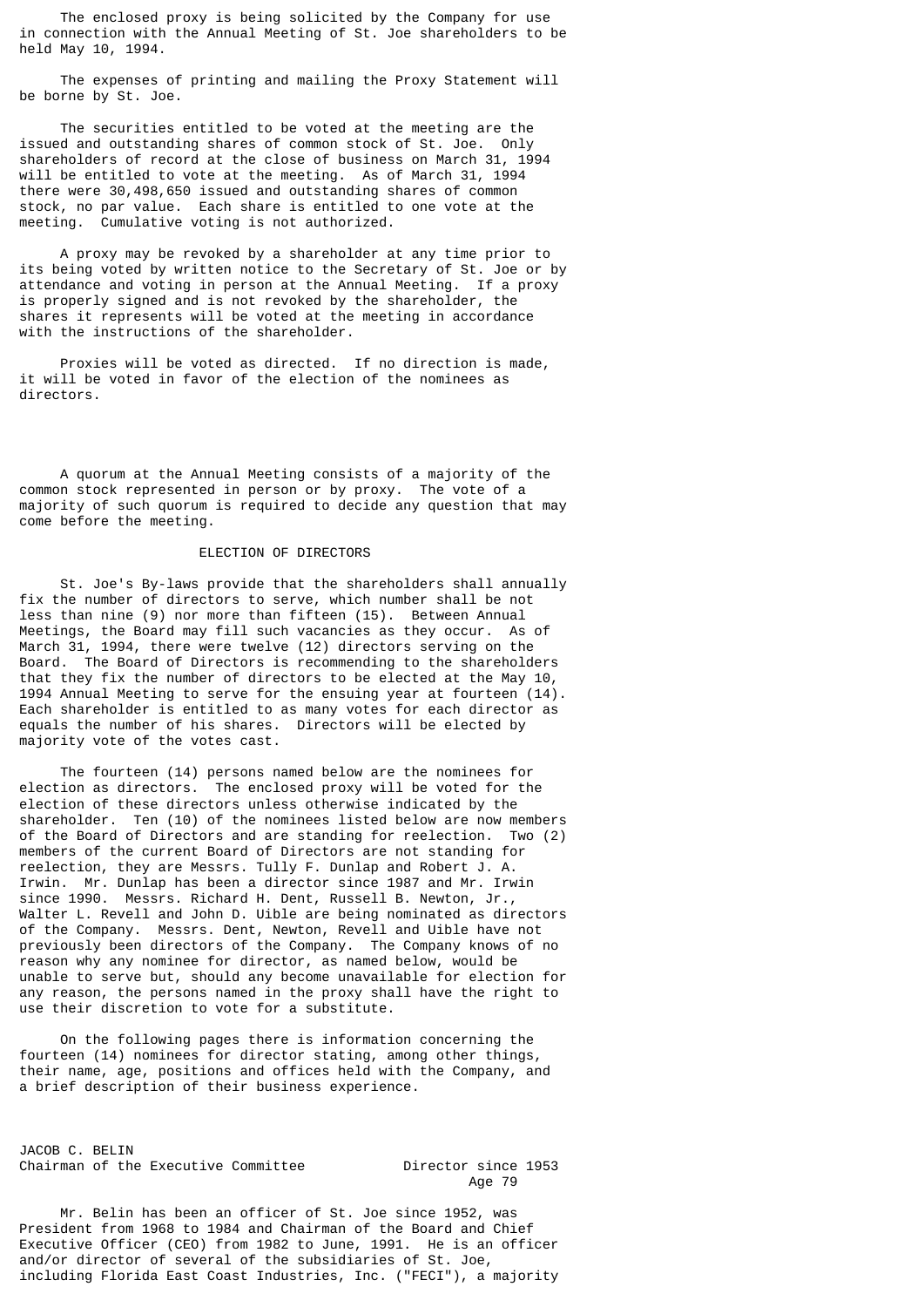owned subsidiary of the Company. Mr. Belin also serves as a Trustee of the Alfred I. duPont Testamentary Trust (the "Trust"). See "Stock Ownership of Certain Beneficial Owners".

HOWARD L. BRAININ

Director since 1992 Age 64

 Mr. Brainin was elected a Vice President of the Company in June, 1992. Mr.Brainin had been a Regional Vice President of St. Joe Container Company since 1982, and was elected President on April 1, 1992.

EDWARD C. BROWNLIE

Vice President-Administration Director since 1982<br>Age 56 Age 56

 Mr. Brownlie was Treasurer of St. Joe from 1977 through 1991. Mr. Brownlie became a Vice President of the Company on January 1, 1992. He also is a member of the Executive and Pension Committees and serves as an officer and/or director of several of the subsidiaries of St. Joe.

THOMAS S. COLDEWEY

 Director since 1952 Age 81

 Mr. Coldewey is also a Director of FECI. He served as a Vice President of St. Joe until his retirement in 1977 and has continued to be retired since that time. Mr. Coldewey also serves as a Trustee of the Trust. See "Stock Ownership of Certain Beneficial Owners".

RICHARD H. DENT

# Director Nominee Age 65 and the contract of the contract of the contract of the contract of the contract of the contract of the

 Mr. Dent was a Vice President, First Investors Management Co. from 1967 to 1976; Vice President, Manufacturers Hanover Trust Co. from 1977 to 1981 and since that time to the present has been President, Dent Capital Management, located in Greenwich, Connecticut.

E. THOMAS FORD

# Director since 1989 Age 61 **Age 61**

 Mr. Ford has been a Vice President of St. Joe since 1982. He also serves as an officer and/or director of several of the subsidiaries of St. Joe. Mr. Ford serves as a Director of Groveton Paper Board, Inc., Groveton, New Hampshire.

STANLEY D. FRASER

Vice President Director since 1982<br>Age 69 Age 69

 Mr. Fraser has been a Vice President of St. Joe since 1972. He also is a member of the Executive Committee, Chairman of the Pension Committee and serves as an officer and/or director of several of the subsidiaries of St. Joe.

ROBERT E. NEDLEY President and Chief Operating

Director since 1989 Age 55

 Mr. Nedley was a Vice President of St. Joe from 1982 to June, 1991. Mr. Nedley became President and Chief Operating Officer of St. Joe in June, 1991. He also is a member of the Executive and Pension Committee and serves as an officer and/or director of most of the subsidiaries of St. Joe.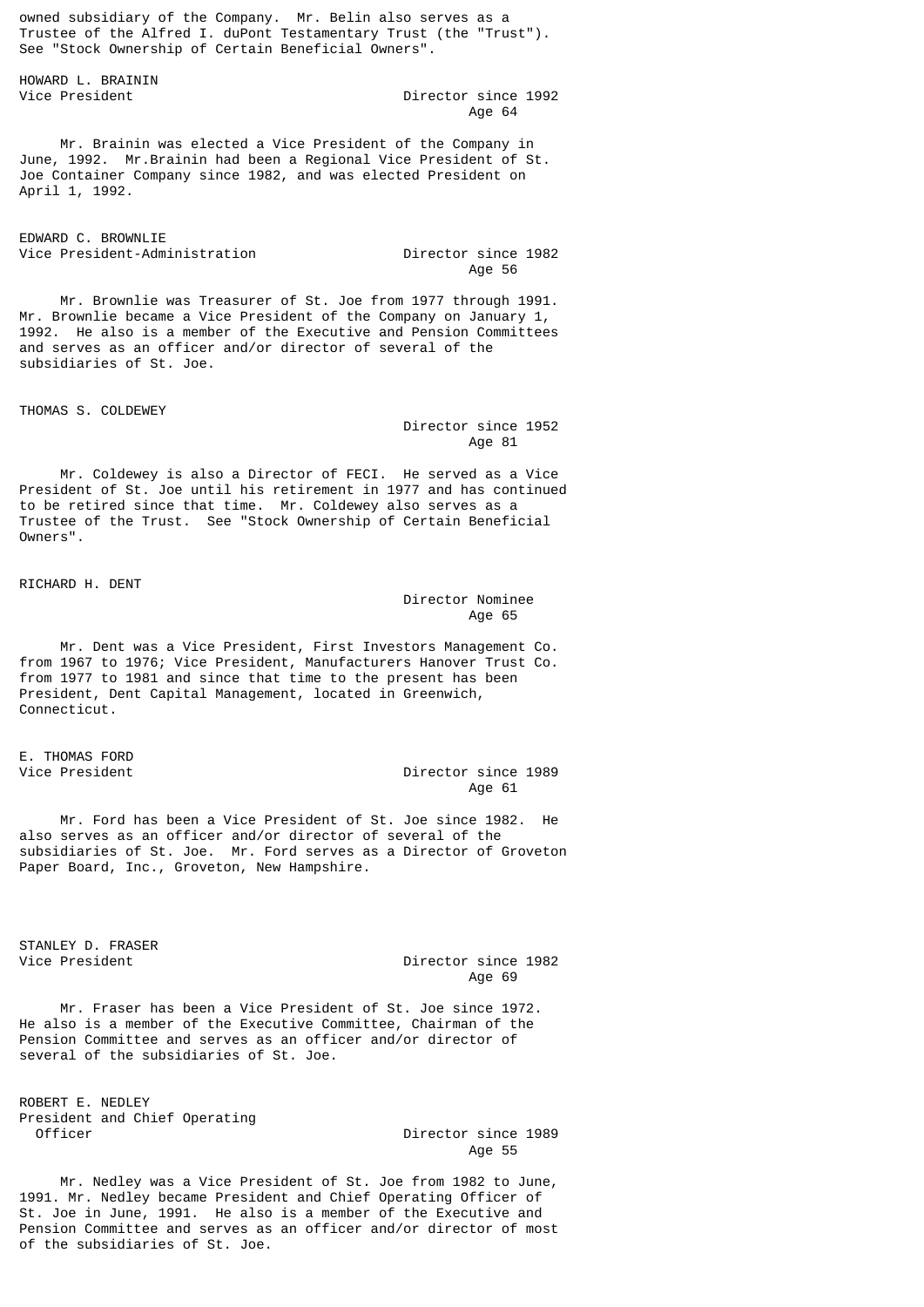RUSSELL B. NEWTON, JR.

## Director Nominee<br>Age 69 Age 69 April 2012 12:30 April 2012 12:30 April 2013 12:30 April 2013 12:30 April 2013 12:30 April 2013 12:30 April 2013 12:30 April 2013 12:30 April 2013 12:30 April 2013 12:30 April 2013 12:30 April 2013 12:30 April 2013

 Mr. Newton in his early employment years was with Booz Allen & Hamilton, management consultants and President of Southern Stores, Inc. In 1968 he became President of Charter Oil Company and held that position until 1975 when he became principal owner and chairman of Kern County Refinery, Inc. which interests he sold in 1981. Since 1981 Mr. Newton has been an investor in oil marketing, shipping, public utilities, construction, direct mail solicitation and cable T.V. Mr. Newton is Chairman of R.B.N. Company involved in investment portfolio management.

### WALTER L. REVELL

 Director Nominee Age 59

 Mr. Revell was Secretary of Transportation for the State of Florida from 1972 to 1975 and then was President, CEO and Director of Post, Buckley, Schuh & Jerrigan, Inc. to 1983. Mr. Revell is presently Chairman of the Board and CEO of H. J. Ross Associates, Inc. a consulting engineering, architectural and planning firm in Coral Gables, Florida. He also is Chairman of the Board and CEO of Revell Investments International, Inc.; Chairman of the Board of Commerce Mutual Insurance Co.; Director of Spillis Candela & Partners, Inc., Kloster Cruise, Ltd., Dycom Industries, Inc. and Hotelecopy, Inc., and General partner of Craft Farms.

### R. EUGENE TAYLOR

# Director Since 1993 Age 46

 Mr. Taylor was President of NationsBank of Florida from July, 1990 to November 1993 when he became President of NationsBank Mid-Atlantic, Baltimore, Maryland. Prior to that he was statewide commercial banking executive for NCNB of Florida (predecessor bank of NationsBank of Florida) and became Executive Vice President in August 1988. Mr. Taylor is also a director of NationsBank Maryland, NationsBank District of Columbia, Maryland National Bank, American Security Bank and FECI. He is also a member of the Audit and Compensation Committees of the Company.

W. TALIAFERRO THOMPSON, III

## Director since 1990 Age 51

 Mr. Thompson is a Vice President-Investments and Branch Manager of the Richmond, Virginia office of A. G. Edwards & Sons, Inc., a full service national brokerage firm. Mr. Thompson is also on the Board of Visitors (Trustees) of Longwood College, Farmville, Virginia and a member of the Board of Trustees of Davidson College, Davidson, North Carolina. He also is a member of the Audit and Compensation Committees of the Company.

WINFRED L. THORNTON Chairman of the Board and Director since 1968<br>Chief Executive Officer Age 65 Chief Executive Officer

 Mr. Thornton was President and Chief Operating Officer of St. Joe from 1984 to June, 1991 at which time he became Chairman of the Board and CEO. He also is a member of the Executive and Pension Committees and serves as an officer and/or director of each of the subsidiaries of St. Joe and has been Chairman and President of FECI since it was incorporated in 1983. Mr. Thornton also serves as a trustee of the Trust. See "Stock Ownership of Certain Beneficial Owners".

JOHN D. UIBLE

Director Nominee<br>Age 58 Age 58

 Mr. Uible was employed by The Charter Company during the years 1958 to 1976 and held a number of the top financial positions. In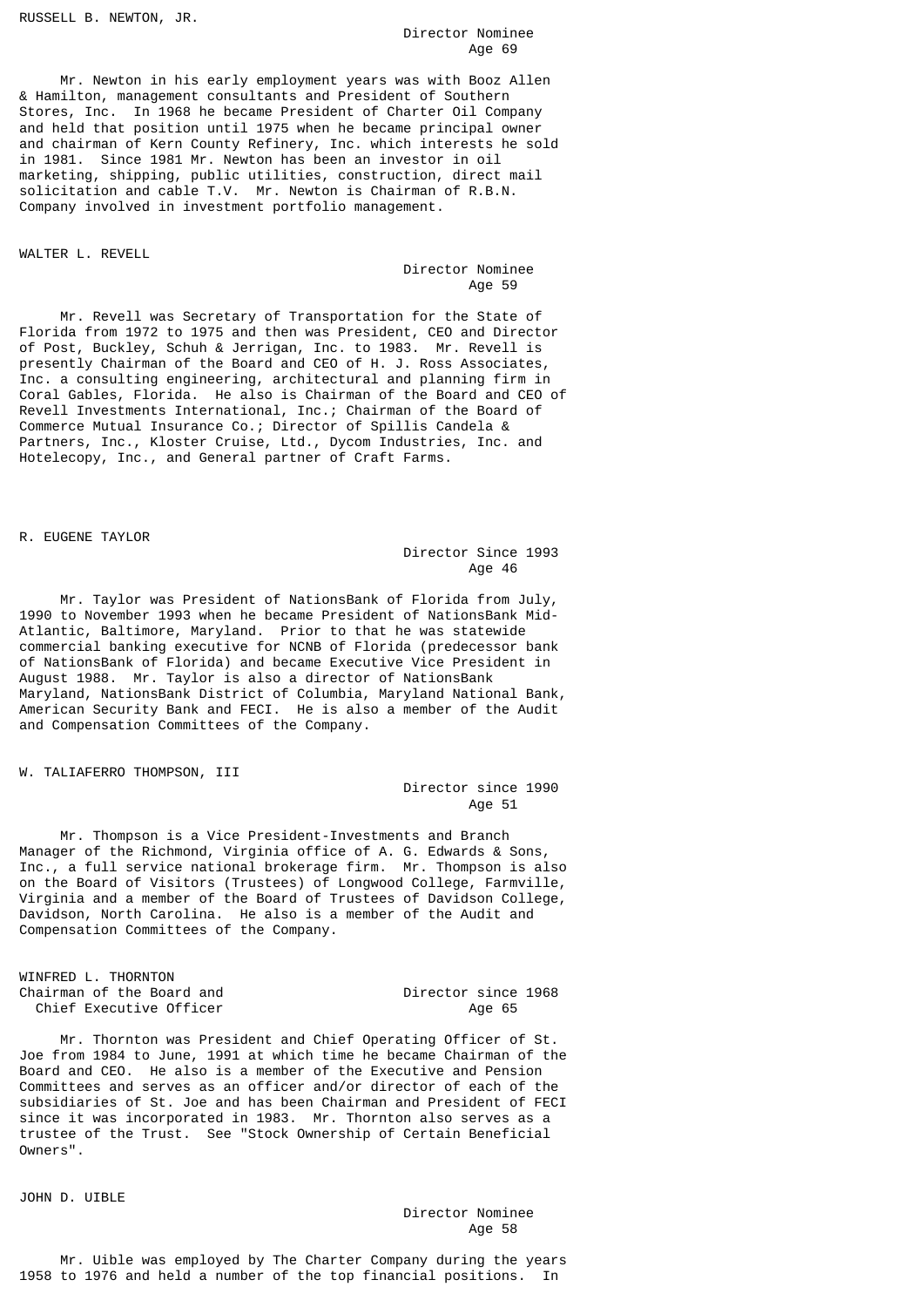1976 he became Chairman of the Board and CEO of Jacksonville National Bank and held that position until it was merged into Florida National Banks of Florida. Mr. Uible was Chairman of the Board and CEO of Florida National Banks of Florida from 1982 to 1990 when it was acquired by First Union Corporation, Charlotte, North Carolina. Since 1990 to the present Mr Uible has been an investor and Director of First Union Corporation.

# THE BOARD OF DIRECTORS AND ITS STANDING COMMITTEES

 The business and affairs of St. Joe are managed under the direction of the Board of Directors. The Board holds one regular meeting each year following the Annual Shareholder Meeting. All other meetings are at the call of the Chairman. During 1993 the Board held five (5) meetings, one (1) annual, one (1) special and three (3) quarterly. All Board members were present at all Board meetings except Mr. Taylor who missed one (1) meeting. The Board has the authority to appoint committees it feels are appropriate. Under that authority, the Board has appointed Audit, Compensation, Executive and Pension Committees.

 In 1990, as part of the Company's agreement with the New York Stock Exchange in connection with the March, 1990 listing of the Company's stock, the Board appointed an Audit Committee. The Audit Committee is responsible for recommending the selection of independent auditors to the Board, reviewing with the Company's auditors the plan, scope and results of the Company's audit and such other matters as may be delegated by the Board. The Audit Committee consists of four (4) members, none of whom is an officer of the Company. The Board, at the last Annual Board meeting, appointed Directors Dunlap, Irwin, Taylor and Thompson to serve on the Audit Committee until the next Annual Board meeting. Mr. Dunlap was elected Chairman of the Committee by the Audit Committee members. This Committee met three (3) times during 1993, at which all members were in attendance except Mr. Taylor who missed one (1) meeting.

 The Board of Directors determined that in consideration of recently issued SEC regulations addressing proxy disclosure of officer compensation practices that the Company was in need of a Compensation Committee that would play a more active role in the setting of Compensation for the Company's senior executives. The Board also decided that this Committee should be composed of Board members who are not and have never been officers or employees of the Company. The Board, therefore, at its December, 1992 quarterly meeting appointed Directors Dunlap, Irwin and Thompson to serve on the Compensation Committee until the next Annual Board meeting. The Board at the 1993 Annual Board Meeting appointed Directors Dunlap, Irwin, Taylor and Thompson to serve on the Compensation Committee until the next Annual Board Meeting. The Committee members elected Mr. Irwin, Chairman. This Committee met two (2) times in 1993 at which all members except Mr. Taylor were in attendance.

 The Board, at the last Annual Board meeting, appointed Directors Belin, Brownlie, Fraser, Nedley and Thornton to serve on the Executive Committee until the next Annual Board meeting. The

Executive Committee members elected Director Belin as its Chairman. The Committee, under St. Joe's By-laws, has the authority to act for and on behalf of the Board at any time between meetings of the Board, except as limited by Florida law. The Committee met thirteen (13) times during 1993. All members attended at least 75% of these meetings.

 The Board, at the last Annual Board meeting, appointed Directors Brownlie, Nedley, and Thornton to serve on the Pension Committee until the next Annual Board meeting. The Plan Administrator, S. D. Fraser, under the provisions of the Pension Plan, serves as Chairman of the Pension Committee. The Pension Committee has the responsibility to supervise the operations and administration of the Salaried Employees' Pension Trust. The Pension Committee met one (1) time during 1993 at which all members were in attendance.

St. Joe has no Nominating Committee of the Board.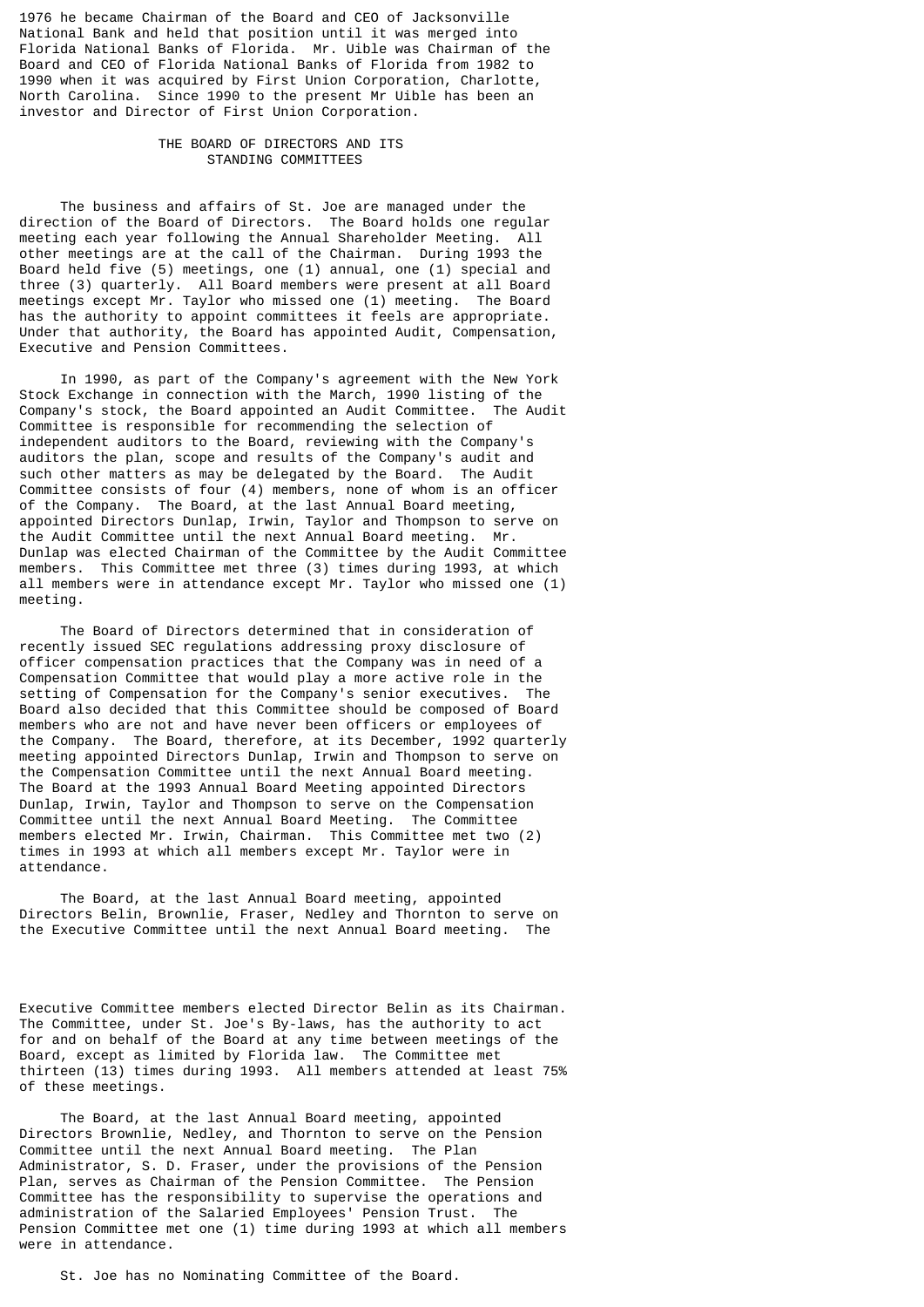### COMPENSATION OF DIRECTORS

 The Board of Directors has the authority to fix the compensation of directors. During 1993 each director who is not an officer of the Company was paid a fee of \$400 for attendance at each meeting of the Board. Directors who are officers of the Company are paid a fee of \$200 for attendance at each meeting of the Board. Members of the Audit and Compensation Committees are paid a fee of \$400 for attending meetings of these Committees. Members of the Executive and Pension Committees are not compensated for Committee meetings. Directors are also entitled to reimbursement for travel, lodging and other expenses incurred in attending such meetings. The Board of Directors have approved a resolution that effective with the next Annual Meeting non-employee Directors will be paid a \$1,000 per quarter retainer, plus \$600 for each Board meeting attended. The \$400 fee paid for attendance at Audit and Compensation Committee meetings stays the same, as does the \$200 per attendance at Board meetings for employee Directors.

### EXECUTIVE COMPENSATION

 The following table sets forth the annual compensation for the Company's Chief Executive Officer, and the two highest paid executive officers, as well as, the total compensation paid to each individual listed for the Company's latest three (3) fiscal years ended December 31, 1993.

### SUMMARY COMPENSATION TABLE (1)

| Name and Principal<br>Position    | Year                 | Salary<br>\$(2)               | All Other<br>Compensation<br>\$ (3) |
|-----------------------------------|----------------------|-------------------------------|-------------------------------------|
| W. L. Thornton                    | 1993                 | 157,750                       | 3,623                               |
| Chairman of the                   | 1992                 | 152,300                       | 2,782                               |
| Board and $CEO(4)$                | 1991                 | 148,650                       | N/A                                 |
| R. E. Nedley<br>President and COO | 1993<br>1992<br>1991 | 132,450<br>127,725<br>104,079 | 1,632<br>985<br>N/A                 |
| H. L. Brainin                     | 1993                 | 120,100                       | 2,961                               |
| President, St. Joe                | 1992                 | 115,600                       | 2,325                               |
| Container Company (5)             | 1991                 | N/A                           | N/A                                 |

- (1) Includes all executive officers with total annual compensation in excess of \$100,000. The table does not include "Other Annual Compensation" column as no executive officer received an aggregate amount of these items in excess of either \$50,000 or 10% of total annual salary. The Company paid no bonuses or had any stock award or option programs.
- (2) Includes base salary and directors fees received from the Company or any subsidiary of the Company.
- (3) Includes contributions made by the Company to the Deferred Compensation Plan - 401(k) and the ESOP as follows:

|  | W. L. Thornton - $401(k)$ \$2,849 - ESOP - \$774 |  |  |  |  |
|--|--------------------------------------------------|--|--|--|--|
|  | R. E. Nedley - $401(k)$ \$ 975 - ESOP - \$657    |  |  |  |  |
|  | H. L. Brainin - 401(k) \$2,365 - ESOP - \$596    |  |  |  |  |

(4) Under an arrangement approved by the Board of Directors of both St. Joe and FECI, Mr. Thornton's salary and expenses are paid by St. Joe, with FECI reimbursing St. Joe for 20% of his salary and expenses common to both companies, as compensation as President and CEO of FECI. Expenses incurred for the exclusive benefit of either the Company or FECI are borne 100% by the benefitted corporation. In 1991 FECI paid Mr. Thornton's salary and expenses and St. Joe reimbursed FECI.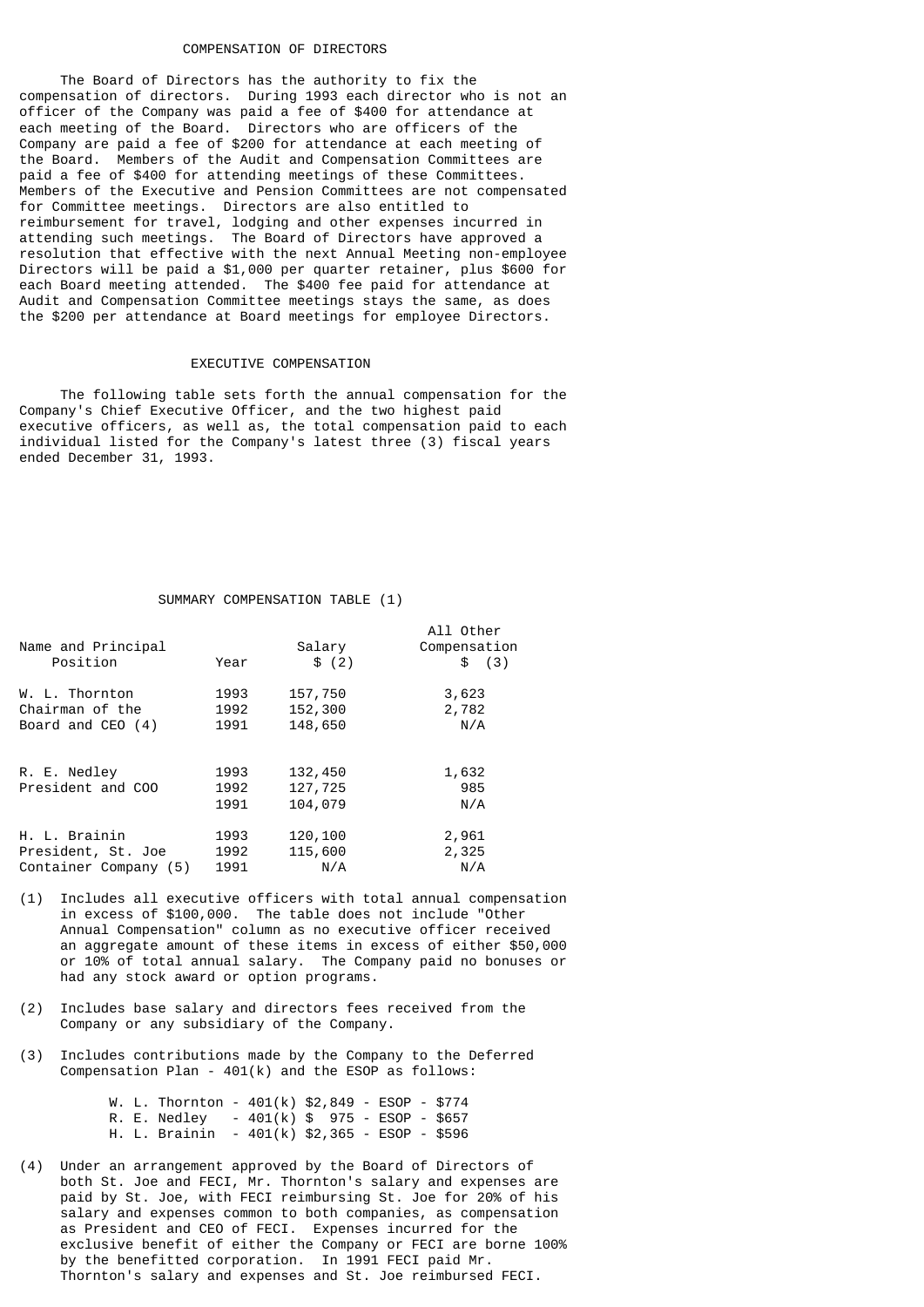During the first six months of 1991 this reimbursement was at 60%, and for the last six months of 1991 it was at 80%. The salary shown in this table represents 100% of Mr. Thornton's salary.

(5) No data is provided for the year 1991 for Mr. Brainin since his cash compensation for that year was less than \$100,000.

#### EMPLOYEE BENEFIT PLAN

 The Company maintains an employee stock ownership plan, a defined benefit pension plan, and a deferred compensation plan for all salaried employees of the Company and its participating subsidiaries. In addition, FECI maintains a deferred compensation plan for all of FECI's salaried employees. Such plans, which are described in further detail below, do not discriminate in favor of directors or executive officers in the nature or level of benefits provided to participants.

 ESOP. The Company maintains an employee stock ownership plan (the "Company ESOP") which covers all salaried employees of the Company and its participating subsidiaries who have obtained age 20 years, 6 months and have completed 18 months of service (1500 hours of compensated employment, including paid vacation and approved absences within an eighteen month period).

 The Company contributes to the Company ESOP in an amount equal to 1/2 of 1% of the aggregate annual regular compensation paid to participants during the year, subject to a maximum amount of compensation that may be considered under the Company ESOP of \$200,000 per employee in any plan year beginning in 1989 (which amount will be indexed for inflation under the Internal Revenue Code of 1986, as amended). Contributions made to the Company ESOP are invested primarily in common stock of the Company, which is then allocated to each participant's account in the same ratio as each participant's compensation for the applicable plan year bears to the total compensation of all participants for such plan year. Each participant becomes 100% vested in his account upon the effective date of his participation in the Company ESOP. The normal retirement date under the Company ESOP is age 65. Participants may elect early retirement upon reaching the age of 55 with 15 years of credited service, or elect to continue employment after the normal retirement date. Distributions from the Company ESOP may be made only upon death, total disability, retirement or in certain cases, upon attainment of age 70-1/2, except in cases of demonstrable financial hardship or early termination of employment with the Company or a participating subsidiary. Upon death, disability or retirement, participants will have their stock distributed to them and receive cash for any fractional shares they own. Under the Company ESOP, Messrs. Thornton and Fraser are eligible to elect late retirement at any date, and would be entitled to receive 97 and 577 shares of common stock respectively, if such retirement date were March 15, 1994. Messrs. Brainin, Brownlie, Ford and Nedley are eligible to elect early retirement at any date, and would be entitled to receive 726, 467, 363 and 503 shares of common stock, respectively, if such retirement date were March 15, 1994. In 1993, the Company contributed \$5,304 to the Company ESOP on behalf of eleven (11) executive officers as a group, and the amounts as set forth in footnote (3) in the Summary Compensation Table were allocated to the executive officers shown in that table.

 Pension Plan. The Company maintains a defined benefit pension plan (the "Pension Plan") which covers all salaried employees of the Company and its participating subsidiaries who have attained age 20 years and six months and have completed six months of credited service. Upon reaching the normal retirement age of 65, each salaried employee with at least five years of credited service will be eligible to receive annual retirement benefits based on "five year certain and life" (normal form) equal to the product of 1.5% of his or her "Final Average Earnings" multiplied by the number of his or her complete years of credited service and any monthly fraction thereof. A participant may elect to receive actuarially equivalent benefits payable through "life only", "ten year certain and life" and "joint and survivor" annuity options, and any other payment from permitted by law and agreed to by the plan's Pension Committee. "Final Average Earnings" is defined as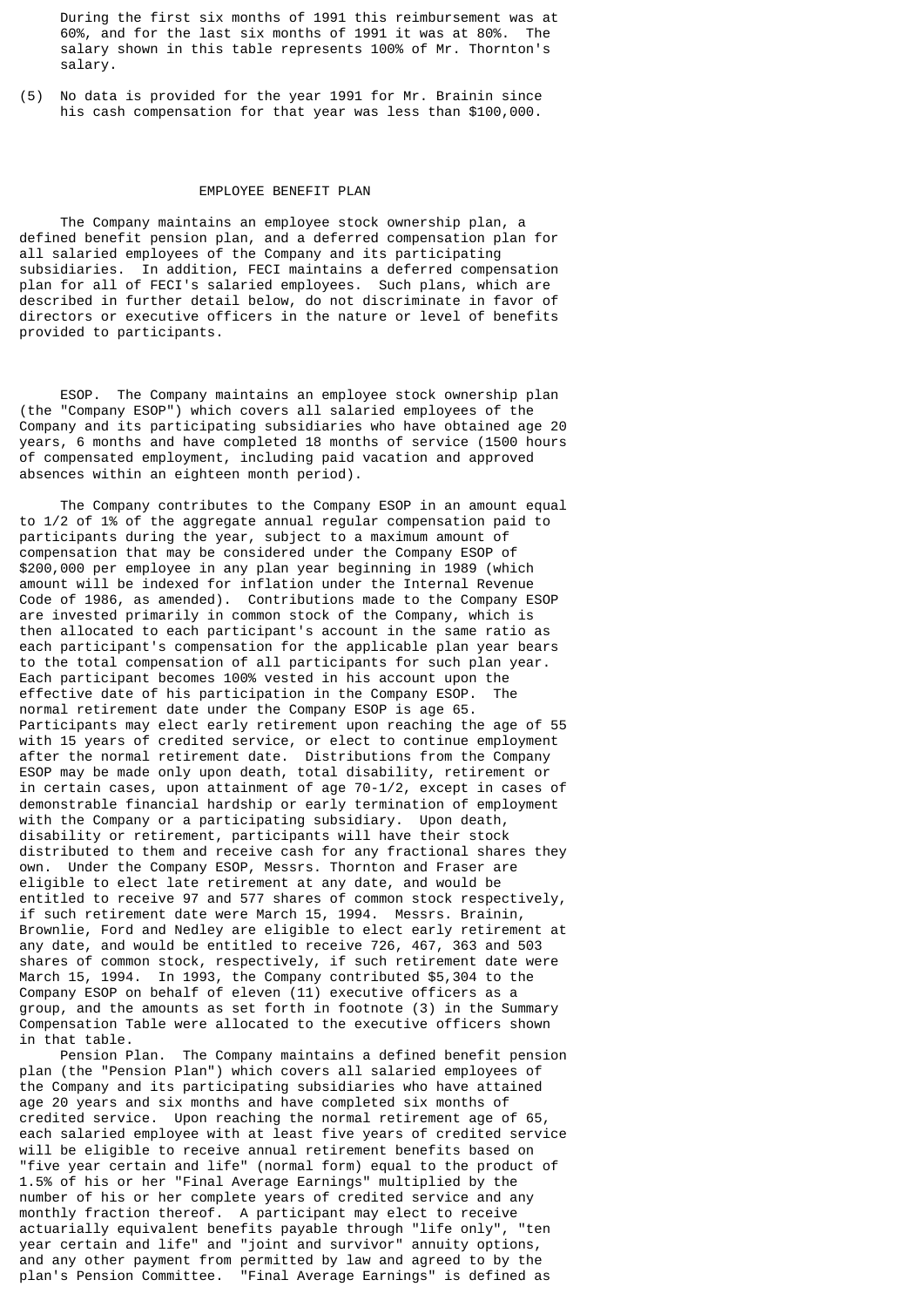the greater of the participant's average annual earnings (including any commissions, but excluding overtime pay, bonuses or other additional compensation) for the preceding sixty (60) consecutive calendar months of active employment, or the participant's average annual earnings as described above for the preceding one hundred twenty (120) consecutive months of active employment. Earnings used in the aforementioned calculation are substantially the same as those disclosed under the "Salary" column in the Summary Compensation Table on page 8. Employees who have reached the age of 55 with 15 years of credited service may elect early retirement, and elect to receive annual retirement benefits for life as set forth above, reduced by 1/2 of 1% for each month by which the early retirement date precedes the normal retirement date.

 The following table shows estimated annual benefits payable under the Pension Plan upon retirement to participants using specified average annual earnings and years of credited service assuming the normal form payout is selected.

|        | Years of Service |        |        |        |  |  |  |
|--------|------------------|--------|--------|--------|--|--|--|
|        |                  |        |        |        |  |  |  |
| 15     | 20               | 25     | 30     | 35     |  |  |  |
| 11,150 | 15,000           | 18,750 | 22,500 | 26,250 |  |  |  |
| 16,875 | 22,500           | 28,125 | 33,750 | 39,375 |  |  |  |
| 22,500 | 30,000           | 37,500 | 45,000 | 52,500 |  |  |  |
| 28,125 | 37,500           | 46,875 | 56,250 | 65,625 |  |  |  |
| 33,000 | 45,000           | 56,250 | 67,500 | 78,750 |  |  |  |
|        |                  |        |        |        |  |  |  |

 The years of credited service for the individual executive officers named in the Summary Compensation Table as of December 31, 1993, and their current covered compensation as credited under the Pension Plan are as follows:

|                | Years of         | Compensation |
|----------------|------------------|--------------|
| Officer        | Credited Service | Covered      |
| W. L. Thornton | 9.5              | \$159,500    |
| R. E. Nedley   | 32.0             | \$135,300    |
| H. L. Brainin  | 35.5             | \$122,700    |
|                |                  |              |

 Deferred Compensation Plan. The Company broadened the deferred compensation plan  $(401(k)$  plan) that had covered salaried employees in several subsidiary companies to include all salaried employees of the Company. Each salaried employee by written election can have his salary reduced, up to 6%, and have that money contributed into an investment as directed by the employee. The five (5) accounts available are three (3) mutual funds, and common stock purchases of either the Company stock or stock of FECI. The Company matches the employee contribution \$1.00 for \$1.00 for the first \$500, \$0.75 per \$1.00 for the next \$300, \$0.50 per \$1.00 for the next \$300, and \$0.25 per \$1.00 for all employee contributions in excess of \$1,100 up to the maximum allowed contribution of 6%. Under certain conditions the 401(k) plan allows a participant to borrow from the fund. The funds can be paid out in a lump sum or in installments in the case of death of the participant, disability, termination of employment or on attainment of age 59-1/2. In 1993 the Company contributed to the 401(k) plan for the executive officers listed in the Summary Compensation Table. Messrs. Thornton, Nedley and Brainin, \$2,849, \$975 and \$2,365 respectively and \$15,571 for the eleven (11) executive officers.

# COMPENSATION COMMITTEE REPORT **ON**

# EXECUTIVE COMPENSATION

 The philosophy of the ownership and investors in St. Joe paper Company has historically been to reinvest a major portion of its earnings and cash flow back into the Company, looking towards share appreciation and growth in long-term value. The philosophy continues and is the current goal of the Company. In light of this policy, short-term earnings and stock values may not accurately reflect the real and long-term results of the executive management of the Company. Therefore, the Chief Executive Officer, based upon his personal assessment, recommends salary increases to the Compensation Committee as pertains to the various corporate officers.

 The Compensation Committee members of the Board of Directors were chosen because of their business experience including the diversity of their industry backgrounds and to ensure that the interests of our shareholders are being served as relates to all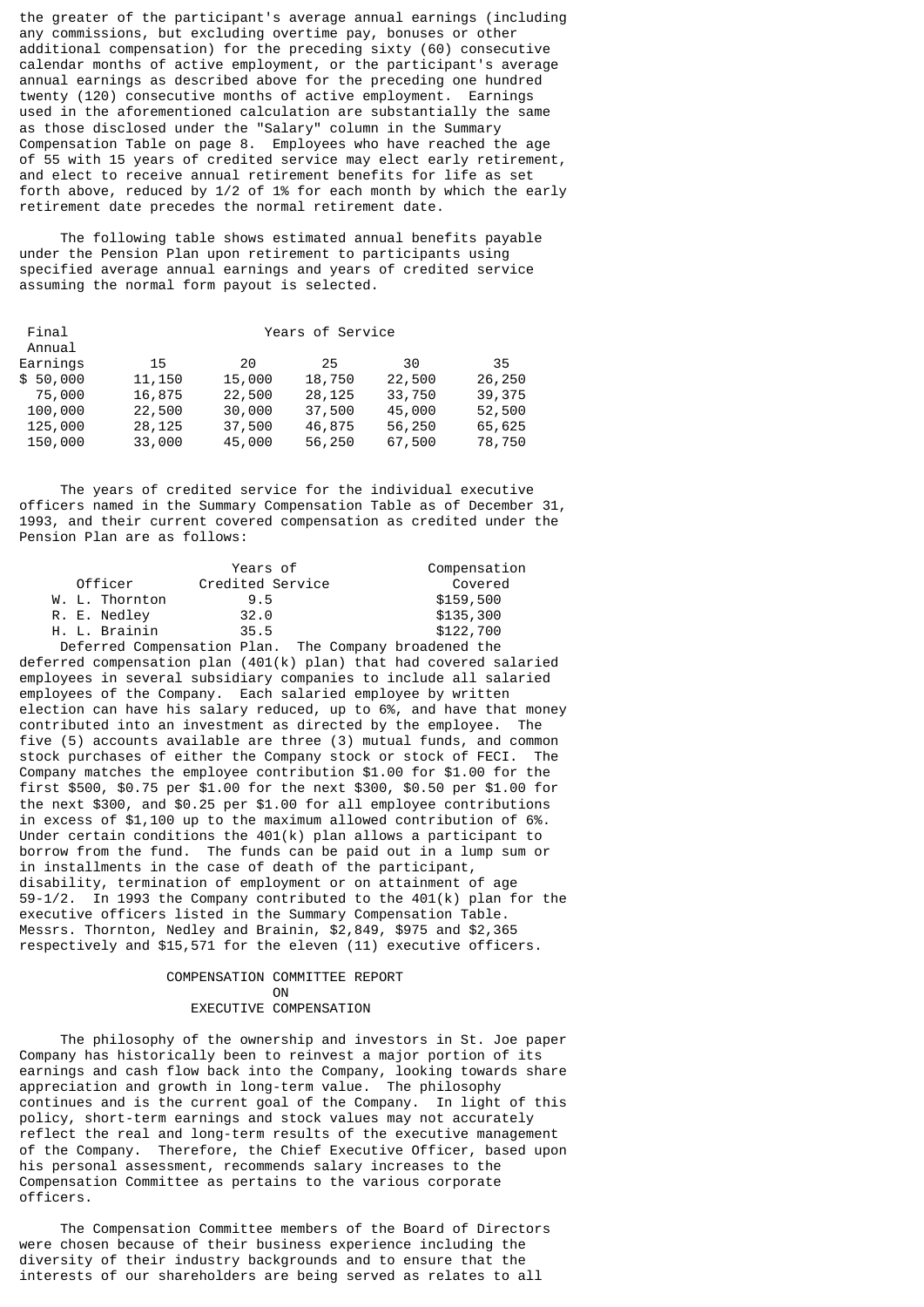matters of executive compensation. The Committee reviews the recommendations of the CEO and either approves these recommendations or makes adjustments based upon their judgment of what is the appropriate level of compensation.

 As pertained to the salary adjustments made in 1994 for individual corporate officers, the Committee approved the recommendations of the CEO, which on average represented a three percent increase in the base salaries of the covered executives. In like manner, the Committee reviewed the base salary of the CEO and determined that an adjustment of three percent was appropriate and in keeping with the Company's performance, changes in the cost structure and the long-term interests of its shareholders.

 The Committee recognizes the need to monitor the Company's executive compensation strategy to ensure that management members are rewarded appropriately for their contributions, and that the strategy supports organization objectives and shareholder interests. Program changes will be considered if and when deemed appropriate within the context of these objectives and interests.

Submitted by the Compensation Committee:

 Robert J. A. Irwin, Chairman Tully F. Dunlap R. Eugene Taylor W. Taliaferro Thompson, III

#### PERFORMANCE GRAPH

 The following performance graph compares the Company's cumulative stockholder returns over a five year period, assuming \$100 invested at December 31, 1988 in the Company's common stock, in the Russell 1000 index and in the Peer Group Composite Index. The Peer Group Index used is the Value Line Paper and Forest Products Industry Group consisting of twenty eight (28) companies as listed in the Value Line Industry Review. Stockholder return is based on increases in share price and dividends paid, assuming reinvestment of dividends.

|              | 1988 | 1989              | 1990    | 1991    | 1992                                                  | 1993 |
|--------------|------|-------------------|---------|---------|-------------------------------------------------------|------|
| SJP.         |      | \$100.00 \$100.00 | \$61.60 | \$67.57 | \$85.07 \$114.21                                      |      |
| Russell 1000 |      |                   |         |         | \$100.00 \$130.42 \$124.99 \$166.28 \$181.30 \$199.71 |      |
| Peer Group   |      |                   |         |         | \$100.00 \$114.54 \$96.64 \$125.44 \$137.94 \$157.27  |      |

 ST. JOE PAPER COMPANY STOCK OWNERSHIP OF CERTAIN BENEFICIAL OWNERS

 The following table sets forth information concerning ownership of the common stock by each person known to the management of the Company to be a beneficial owner of more than five percent (5%) of the common stock of the Company at March 15, 1994.

|                  |                  |  | Percent of |  |
|------------------|------------------|--|------------|--|
| Name and Address | Number of Shares |  | Class (1)  |  |

Alfred I. duPont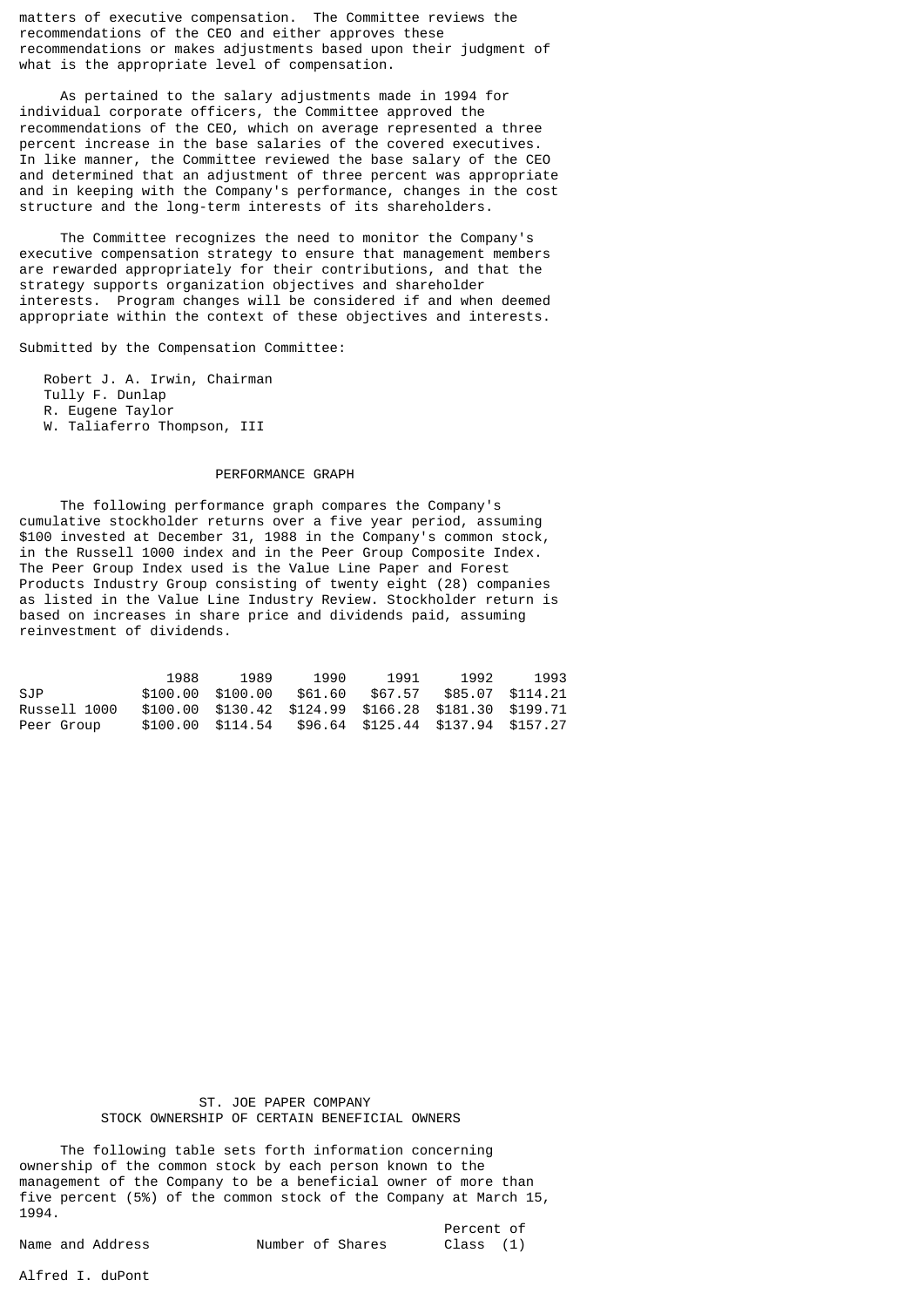| Testamentary Trust (2)(3)<br>P. O. Box 1380 | 21,291,900 | 69.8 |
|---------------------------------------------|------------|------|
| Jacksonville, Florida 32201                 |            |      |
| State Farm Mutual Automobile                |            |      |
| Insurance Company (4)                       | 1,752,200  | 5.7  |

One State Farm Plaza

Bloomington, Illinois 61710

- (1) All percentages are rounded to the nearest tenth of one percent.
- (2) The Trust owns 21,069,101 shares in its name and The Nemours Foundation owns 222,799 shares in its name. The Trustees constitute the entire Board of Directors of The Nemours Foundation and have therefore sole voting and sole dispositive power over these shares.
- (3) Under the provisions of the Will creating the Trust, the trustees of the Trust, having the power to vote the shares of stock specified above, are J. C. Belin, T. S. Coldewey, Alfred duPont Dent, W. L. Thornton and NationsBank of Florida, a subsidiary of NationsBank Corporation. A majority of the trustees have the right to vote all the stock of the Company owned by the trust. Under the beneficial ownership rules of the Securities Exchange Act of 1934, as amended, the trustees are each deemed to be the beneficial owners of the shares of stock owned directly by the Trust. In addition to the Trust, NationsBank Corporation and through subsidiaries has sole voting power of 38,250 shares and sole disposal power of 24,100 shares of the Company's stock, but denies beneficial ownership of these shares.
- (4) State Farm Mutual Automobile Insurance Company owns 775,000 shares or 2.5% of the Company's stock and State Farm Employees Retirement Trust owns 977,200 shares or 3.2%. The Board of Directors of State Farm Mutual Automobile Insurance Company and the Trustees of State Farm Employees Retirement Trust have sole voting and sole dispositive power over the shares each owns.

### STOCK OWNERSHIP OF DIRECTORS AND EXECUTIVE OFFICERS

 The following table and notes thereto sets forth, beneficial ownership of common stock of the Company by each director, Executive Officer listed in the Summary Compensation Table and by all directors and officers of St. Joe as a group, as of March 15, 1994.

#### Shares of Stock Beneficially Owned

|      |                     | Sole Voting/      | Shared Voting/    | Percent of  |
|------|---------------------|-------------------|-------------------|-------------|
| Name |                     | Dispositive Power | Dispositive Power | Class $(1)$ |
|      | J. C. Belin         | 8,750             | 21, 291, 900 (2)  | 69.8        |
|      | H. L. Brainin       | 1,031             |                   | $\star$     |
|      |                     |                   |                   | $\star$     |
|      | E. C. Brownlie      | 99                |                   |             |
|      | T. S. Coldewey      | 10,500            | 21, 291, 900 (2)  | 69.8        |
|      | T. F. Dunlap        | 300               |                   | $\star$     |
|      | E. T. Ford          | 176               |                   | $\star$     |
|      | S. D. Fraser        | 70,351(3)         |                   | $\star$     |
|      | R. J. Irwin         | 200               | 5,000(4)          | $\star$     |
|      | R. E. Nedley        | 125               |                   | $\star$     |
|      | R. E. Taylor        |                   | 21, 291, 900 (2)  | 69.8        |
|      | W. T. Thompson      | 9,050(5)          | 70,700 (5)        | $\star$     |
|      | W. L. Thornton      | 1,444             | 21, 291, 900 (2)  | 69.8        |
|      | Directors and       |                   |                   |             |
|      | Officers as a Group |                   |                   |             |
|      | (12 persons)        | 102,026           | 21, 367, 600      | 70.4        |

- (1) All percentages are rounded to the nearest tenth of one percent. An asterisk (\*) indicates that the percentage is less than one-half of one percent.
- (2) Includes 21,069,101 shares or 69.1% of the Company's common stock owned by the Trust of which the named individuals are trustees and 222,799 shares or 0.7% owned by The Nemours Foundaton of which the named individuals are directors.